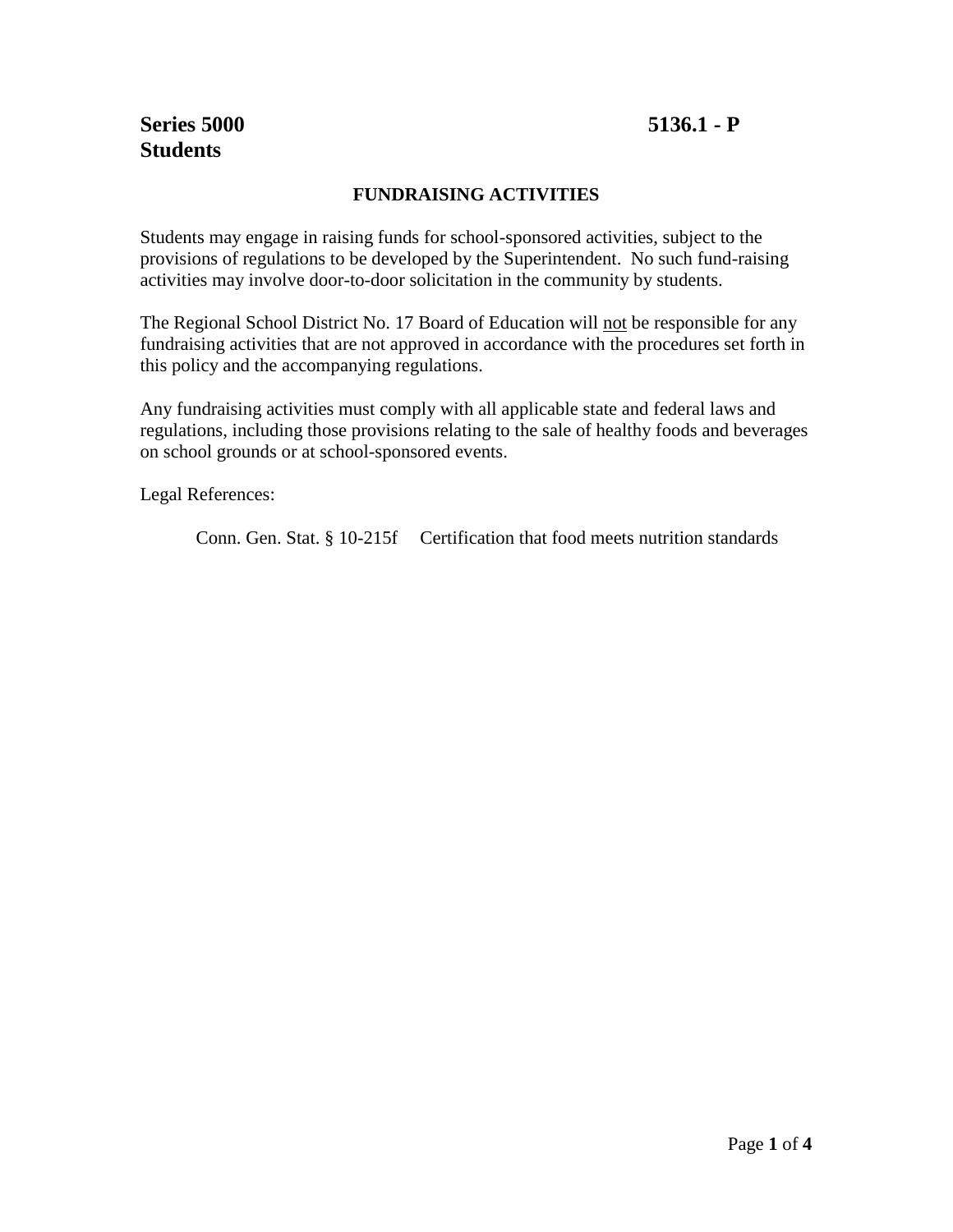#### **ADMINISTRATIVE REGULATIONS CONCERNING FUNDRAISING ACTIVITIES**

These administrative regulations shall serve to implement the Regional School District No. 17 Board of Education's policy pertaining to fundraising activities. The Regional School District No. 17 Board of Education is not responsible for any fundraising activities that are not approved in accordance with the procedures set forth in the policy and these accompanying regulations.

### **Criteria for Fundraising Activities:**

To be approved, a fundraising activity must be conducted for the educational benefit of students and satisfy all of the following criteria:

- 1. Each student, parent support or other sanctioned fundraising activity shall have one adult designated with the overall responsibility for continuing compliance with the Board's policy and these administrative regulations pertaining to fundraising (the "Sponsor");
- 2. The fundraising must have a purpose consistent with the purposes of the school district and be for the benefit of its educational programs, student groups or extracurricular activities;
- 3. The fundraising must not be anticipated to bring additional costs to the school district;
- 4. The fundraising activity must be suitable for the age and maturity of the students involved in the fundraising activity;
- 5. Students may not be compelled to participate in fundraising; all such fundraising activity shall be voluntary in nature;
- 6. Prior to a student engaging in any fundraising activity, his/her parents shall be informed and written authorization shall be obtained to permit their children to participate;
- 7. The fundraising must not be inappropriate or harmful to the best educational interests of students, as determined by the administration;
- 8. The fundraising will not be considered an official endorsement of any business or product;
- 9. The fundraising must not be in conflict with any provisions of the school code or public law;
- 10. Door-to-door solicitations by students are prohibited by these regulations;
- 11. The fundraising must comply with all applicable provisions of Board policy and regulation relating to the sale of healthy foods and beverages on school grounds or at school-sponsored events.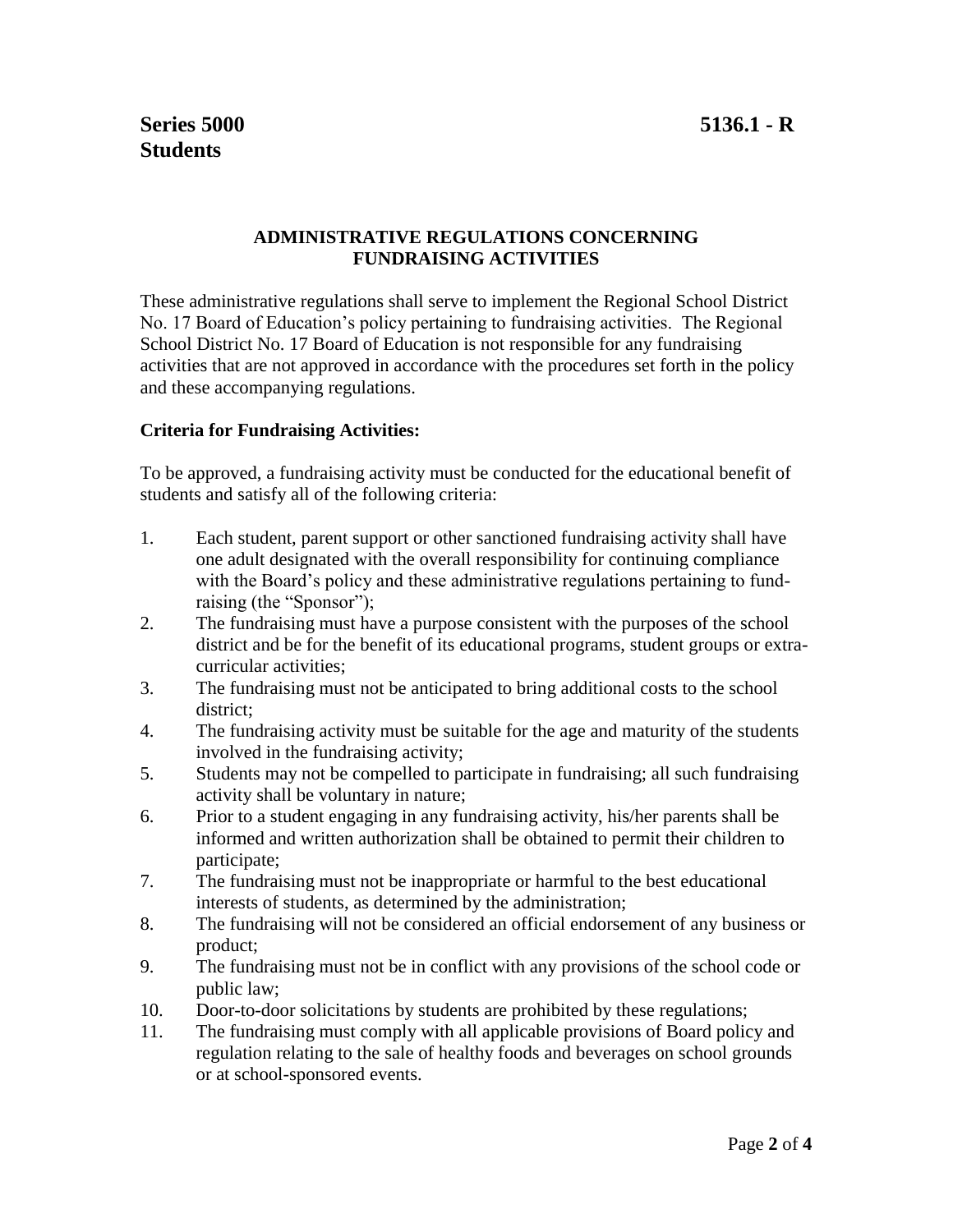### **Prior approval required:**

Fundraising activities shall not be initiated until prior approval is secured as set forth in these regulations.

Requests for prior approval for fundraising activities anticipated to raise funds shall be made in advance in writing to the building Principal or his/her designee, at least one (1) month prior to the commencement of the activity. The Principal or his/her designee shall indicate his/her approval in writing to the organization applying for approval. Upon receipt of approval from the Principal or his/her designee, the request shall then be forwarded to Superintendent or his/her designee for approval. The Superintendent or his/her designee shall indicate his/her approval in writing to the organization applying for approval.

## **Use of Crowdfunding Activities**

Prior to engaging in any crowdfunding activities (e.g. DonorsChoose, Kickstarter, GoFundMe, etc) for the Board of Education, its schools, classes, or extracurricular teams or clubs, an employee, student, parent support or other fundraising group must first apply in writing to the building principal and receive prior approval for the crowdfunding activity as outlined above. Requests to the building principal for prior approval of crowdfunding activities must also include the name of the website or application to be utilized, a full description of the reason for the crowdfunding activity, a copy of the proposed personal profile to be listed on the site/application, and the proposed content to be uploaded to the crowdfunding website or application, including images.

In addition to following the procedures outlined below for the handling of funds and record-keeping, the following additional regulations apply to funds received from crowdfunding activities. Any funds received from crowdfunding activities must be deposited directly into a school activity fund and may not first be received by the employee, student, parent group or other fundraising group. Crowdfunding activities must comply with all Board of Education policies, regulations and procedures, and shall not include photos of students or the sharing of any confidential student information.

### **Handling of Funds and Record-Keeping:**

The fundraising activity must comply with all applicable policies and procedures with respect to the processing of monies by staff members and/or students (e.g. school activity fund regulations and regulations pertaining to maintaining cash within classrooms or school buildings).

Student, parent support or other sanctioned fundraising groups shall keep detailed and accurate contemporaneous records of the fundraising activity, with the Sponsor responsible for ensuring compliance with this requirement.